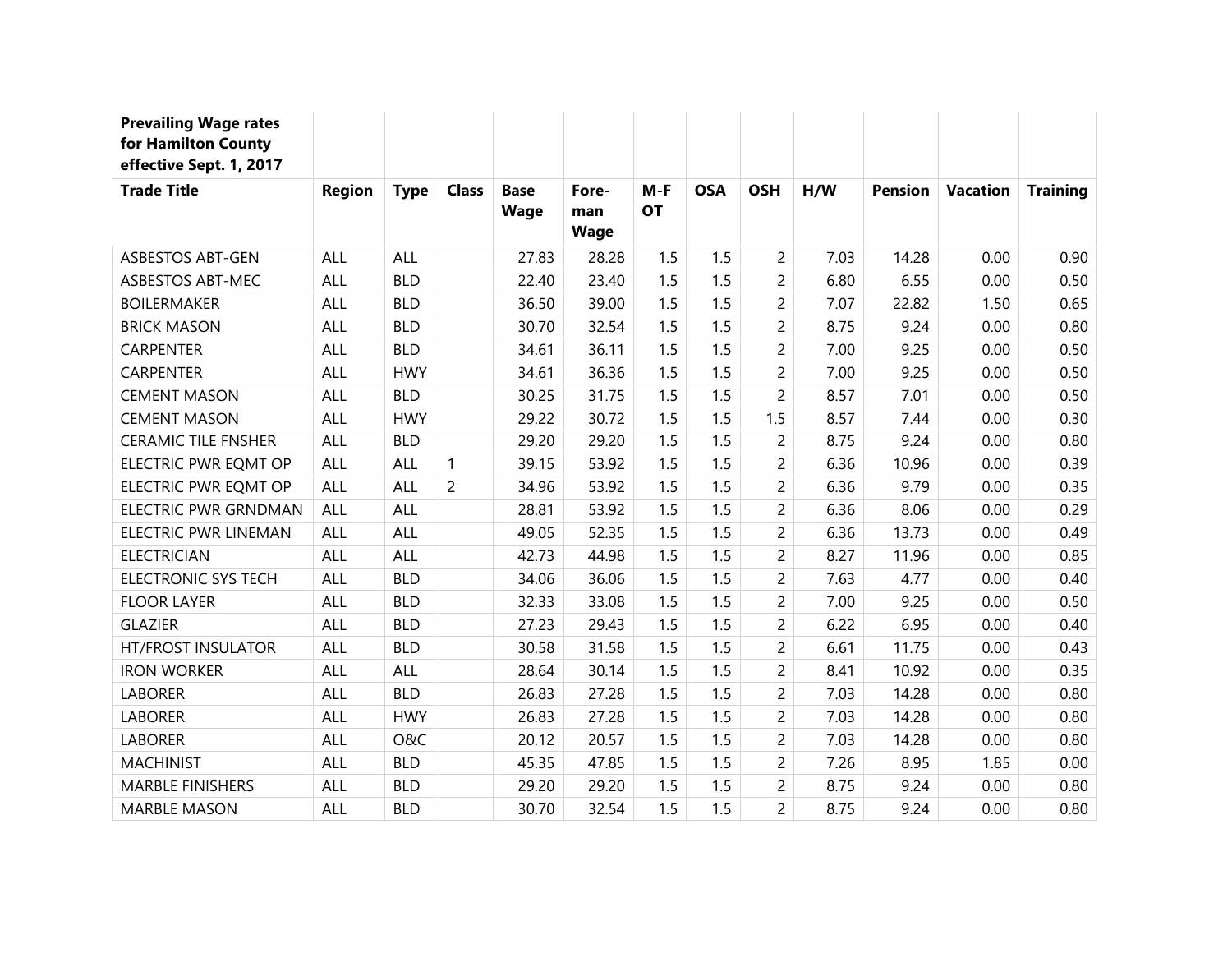| <b>MILLWRIGHT</b>         | ALL        | <b>BLD</b> |                | 34.61 | 36.11 | 1.5 | 1.5 | 2              | 7.00  | 9.25  | 0.00 | 0.50 |
|---------------------------|------------|------------|----------------|-------|-------|-----|-----|----------------|-------|-------|------|------|
| MILLWRIGHT                | ALL        | <b>HWY</b> |                | 35.11 | 36.86 | 1.5 | 1.5 | $\overline{2}$ | 7.00  | 9.25  | 0.00 | 0.50 |
| OE RIVER 1                | <b>ALL</b> | <b>RIV</b> | $\mathbf{1}$   | 35.00 | 36.00 | 1.5 | 1.5 | $\overline{c}$ | 9.60  | 10.75 | 0.00 | 3.75 |
| OE RIVER 2                | <b>ALL</b> | <b>RIV</b> | $\overline{c}$ | 31.55 | 36.00 | 1.5 | 1.5 | $\overline{2}$ | 9.60  | 10.75 | 0.00 | 3.75 |
| <b>OPERATING ENGINEER</b> | <b>ALL</b> | <b>ALL</b> | $\mathbf{1}$   | 34.90 | 35.90 | 1.5 | 1.5 | $\overline{2}$ | 9.60  | 10.75 | 0.00 | 3.75 |
| <b>OPERATING ENGINEER</b> | <b>ALL</b> | ALL        | $\overline{c}$ | 33.00 | 35.90 | 1.5 | 1.5 | $\overline{c}$ | 9.60  | 10.75 | 0.00 | 3.75 |
| <b>OPERATING ENGINEER</b> | <b>ALL</b> | ALL        | $\overline{3}$ | 25.60 | 35.90 | 1.5 | 1.5 | $\overline{2}$ | 9.60  | 10.75 | 0.00 | 3.75 |
| <b>OPERATING ENGINEER</b> | <b>ALL</b> | <b>ALL</b> | $\overline{4}$ | 21.40 | 27.80 | 1.5 | 1.5 | $\overline{2}$ | 5.65  | 6.10  | 0.00 | 1.10 |
| <b>OPERATING ENGINEER</b> | <b>ALL</b> | O&C        | $\mathbf{1}$   | 26.18 | 0.00  | 1.5 | 1.5 | $\overline{c}$ | 9.60  | 10.75 | 0.00 | 3.75 |
| <b>OPERATING ENGINEER</b> | <b>ALL</b> | O&C        | $\overline{c}$ | 24.75 | 0.00  | 1.5 | 1.5 | $\overline{2}$ | 9.60  | 10.75 | 0.00 | 3.75 |
| <b>OPERATING ENGINEER</b> | <b>ALL</b> | O&C        | 3              | 19.20 | 0.00  | 1.5 | 1.5 | $\overline{c}$ | 9.60  | 10.75 | 0.00 | 3.75 |
| <b>OPERATING ENGINEER</b> | <b>ALL</b> | O&C        | $\overline{4}$ | 16.05 | 21.10 | 1.5 | 1.5 | $\overline{2}$ | 5.65  | 6.10  | 0.00 | 1.10 |
| <b>PAINTER</b>            | <b>ALL</b> | <b>ALL</b> |                | 25.00 | 25.50 | 1.5 | 1.5 | $\overline{2}$ | 5.90  | 9.46  | 0.00 | 0.65 |
| PAINTER OVER 30FT         | <b>ALL</b> | <b>ALL</b> |                | 28.10 | 28.60 | 1.5 | 1.5 | $\overline{2}$ | 5.90  | 9.46  | 0.00 | 0.65 |
| PAINTER PWR EQMT          | ALL        | ALL        |                | 28.10 | 28.60 | 1.5 | 1.5 | $\overline{c}$ | 5.90  | 9.46  | 0.00 | 0.65 |
| PILEDRIVER                | <b>ALL</b> | <b>BLD</b> |                | 34.61 | 36.11 | 1.5 | 1.5 | $\overline{c}$ | 7.00  | 9.25  | 0.00 | 0.50 |
| PILEDRIVER                | <b>ALL</b> | <b>HWY</b> |                | 35.11 | 36.86 | 1.5 | 1.5 | $\overline{2}$ | 7.00  | 9.25  | 0.00 | 0.50 |
| <b>PIPEFITTER</b>         | ALL        | <b>BLD</b> |                | 40.50 | 44.55 | 1.5 | 1.5 | $\overline{2}$ | 9.75  | 11.05 | 0.00 | 1.50 |
| <b>PLASTERER</b>          | <b>ALL</b> | <b>BLD</b> |                | 30.25 | 31.75 | 1.5 | 1.5 | $\overline{a}$ | 8.57  | 7.01  | 0.00 | 0.50 |
| PLUMBER                   | ALL        | <b>BLD</b> |                | 40.50 | 44.55 | 1.5 | 1.5 | $\overline{c}$ | 9.75  | 11.05 | 1.00 | 1.50 |
| <b>ROOFER</b>             | <b>ALL</b> | <b>BLD</b> |                | 26.55 | 27.55 | 1.5 | 1.5 | $\overline{c}$ | 9.00  | 3.80  | 0.00 | 0.00 |
| SHEETMETAL WORKER         | ALL        | ALL        |                | 33.05 | 34.55 | 1.5 | 1.5 | $\overline{2}$ | 8.83  | 8.04  | 1.99 | 0.42 |
| SPRINKLER FITTER          | <b>ALL</b> | <b>BLD</b> |                | 37.12 | 39.87 | 1.5 | 1.5 | $\overline{2}$ | 8.42  | 8.50  | 0.00 | 0.35 |
| <b>STONE MASON</b>        | <b>ALL</b> | <b>BLD</b> |                | 30.70 | 32.54 | 1.5 | 1.5 | $\overline{a}$ | 8.75  | 9.24  | 0.00 | 0.80 |
| <b>TERRAZZO FINISHER</b>  | ALL        | <b>BLD</b> |                | 29.20 | 29.20 | 1.5 | 1.5 | $\overline{2}$ | 8.75  | 9.24  | 0.00 | 0.80 |
| <b>TERRAZZO MASON</b>     | <b>ALL</b> | <b>BLD</b> |                | 30.70 | 32.54 | 1.5 | 1.5 | $\overline{c}$ | 8.75  | 9.24  | 0.00 | 0.80 |
| <b>TRUCK DRIVER</b>       | <b>ALL</b> | <b>ALL</b> | $\mathbf{1}$   | 36.26 | 40.15 | 1.5 | 1.5 | $\overline{2}$ | 12.16 | 6.10  | 0.00 | 0.25 |
| <b>TRUCK DRIVER</b>       | <b>ALL</b> | ALL        | $\overline{c}$ | 36.77 | 40.15 | 1.5 | 1.5 | $\overline{2}$ | 12.16 | 6.10  | 0.00 | 0.25 |
| <b>TRUCK DRIVER</b>       | <b>ALL</b> | <b>ALL</b> | $\overline{3}$ | 37.05 | 40.15 | 1.5 | 1.5 | $\overline{2}$ | 12.16 | 6.10  | 0.00 | 0.25 |
| <b>TRUCK DRIVER</b>       | <b>ALL</b> | <b>ALL</b> | 4              | 37.36 | 40.15 | 1.5 | 1.5 | $\overline{c}$ | 12.16 | 6.10  | 0.00 | 0.25 |
| <b>TRUCK DRIVER</b>       | ALL        | ALL        | 5              | 38.35 | 40.15 | 1.5 | 1.5 | $\overline{c}$ | 12.16 | 6.10  | 0.00 | 0.25 |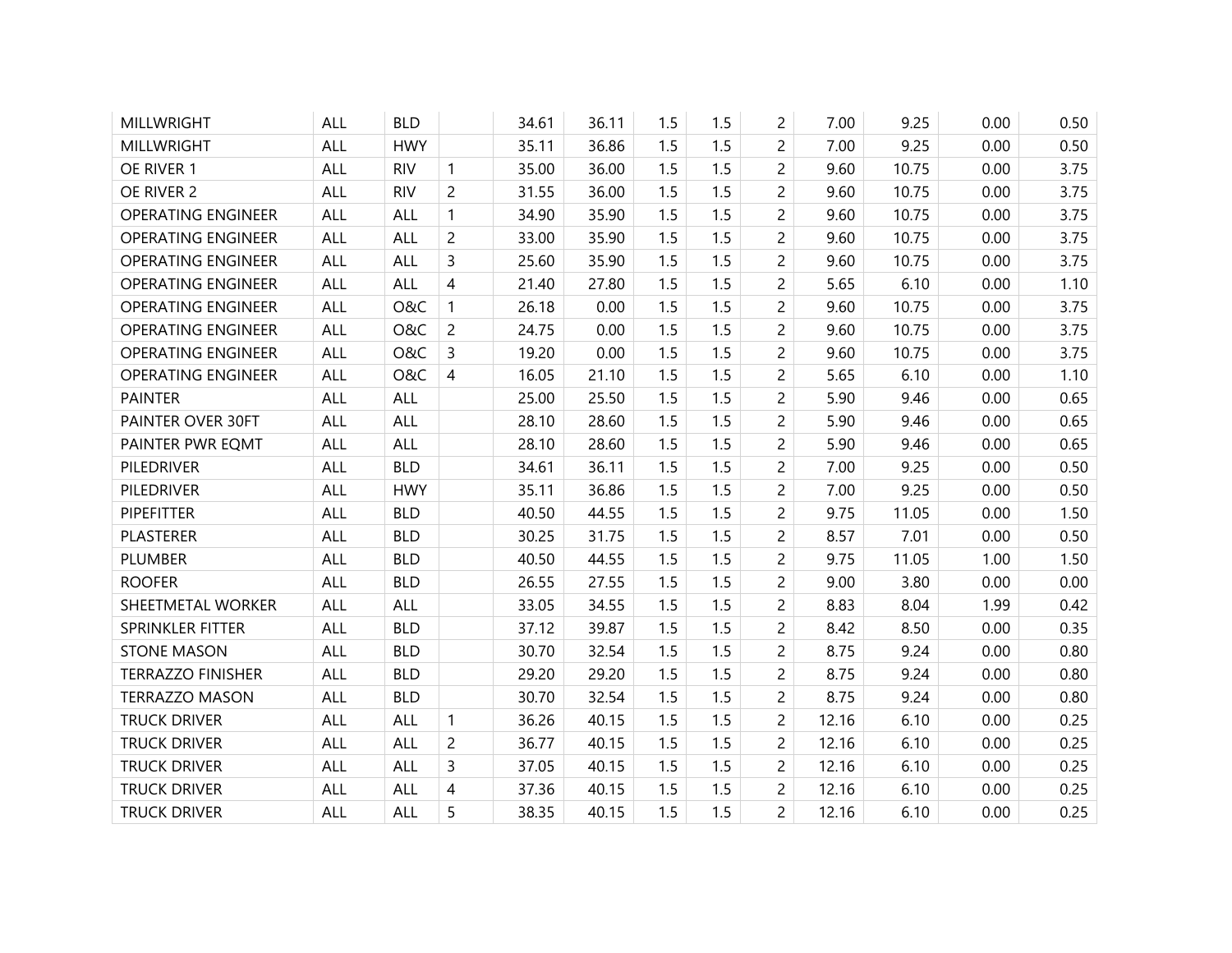| <b>TRUCK DRIVER</b> | ALL | 0&C        | 29.01 | າາ 1າ           | . . | ر.  |          | 12.16 | 6.10 | 0.00 | 0.25 |
|---------------------|-----|------------|-------|-----------------|-----|-----|----------|-------|------|------|------|
| <b>TRUCK DRIVER</b> | ALL | O&C        | 29.42 | າາ 1າ           | . . | ر . |          | 12.16 | ó.10 | 0.00 | 0.25 |
| <b>TRUCK DRIVER</b> | ALL | ೦&C        | 29.64 | າ 1 າ<br>32. IZ | . . | ر., |          | 12.16 | 6.10 | 0.00 | 0.25 |
| <b>TUCKPOINTER</b>  | ALL | <b>BLD</b> | 30.70 | 54              |     | ر . | <u>_</u> | 8.75  | 9.24 | 0.00 | 0.80 |

# **Legend**

**M-F OT** Unless otherwise noted, OT pay is required for any hour greater than 8 worked each day, Mon through Fri. The number listed is the multiple of the base wage.

**OSA** Overtime pay required for every hour worked on Saturdays

**OSH** Overtime pay required for every hour worked on Sundays and Holidays

**H/W** Health/Welfare benefit

# Explanations HAMILTON COUNTY

The following list is considered as those days for which holiday rates of wages for work performed apply: New Years Day, Memorial Day, Fourth of July, Labor Day, Thanksgiving Day, Christmas Day and Veterans Day in some classifications/counties. Generally, any of these holidays which fall on a Sunday is celebrated on the following Monday. This then makes work performed on that Monday payable at the appropriate overtime rate for holiday pay. Common practice in a given local may alter certain days of celebration. If in doubt, please check with IDOL.

Oil and chip resealing (O&C) means the application of road oils and liquid asphalt to coat an existing road surface, followed by application of aggregate chips or gravel to coated surface, and subsequent rolling of material to seal the surface.

### EXPLANATION OF CLASSES

ASBESTOS - GENERAL - removal of asbestos material/mold and hazardous materials from any place in a building, including mechanical systems where those mechanical systems are to be removed. This includes the removal of asbestos materials/mold and hazardous materials from ductwork or pipes in a building when the building is to be demolished at the time or at some close future date. ASBESTOS - MECHANICAL removal of asbestos material from mechanical systems, such as pipes, ducts, and boilers, where the mechanical systems are to remain.

# CERAMIC TILE FINISHER, MARBLE FINISHER, TERRAZZO FINISHER

Assisting, helping or supporting the tile, marble and terrazzo mechanic by performing their historic and traditional work assignments required to complete the proper installation of the work covered by said crafts. The term "Ceramic" is used for naming the classification only, and is in no a limitation of the product handled. Ceramic takes into consideration most hard tiles.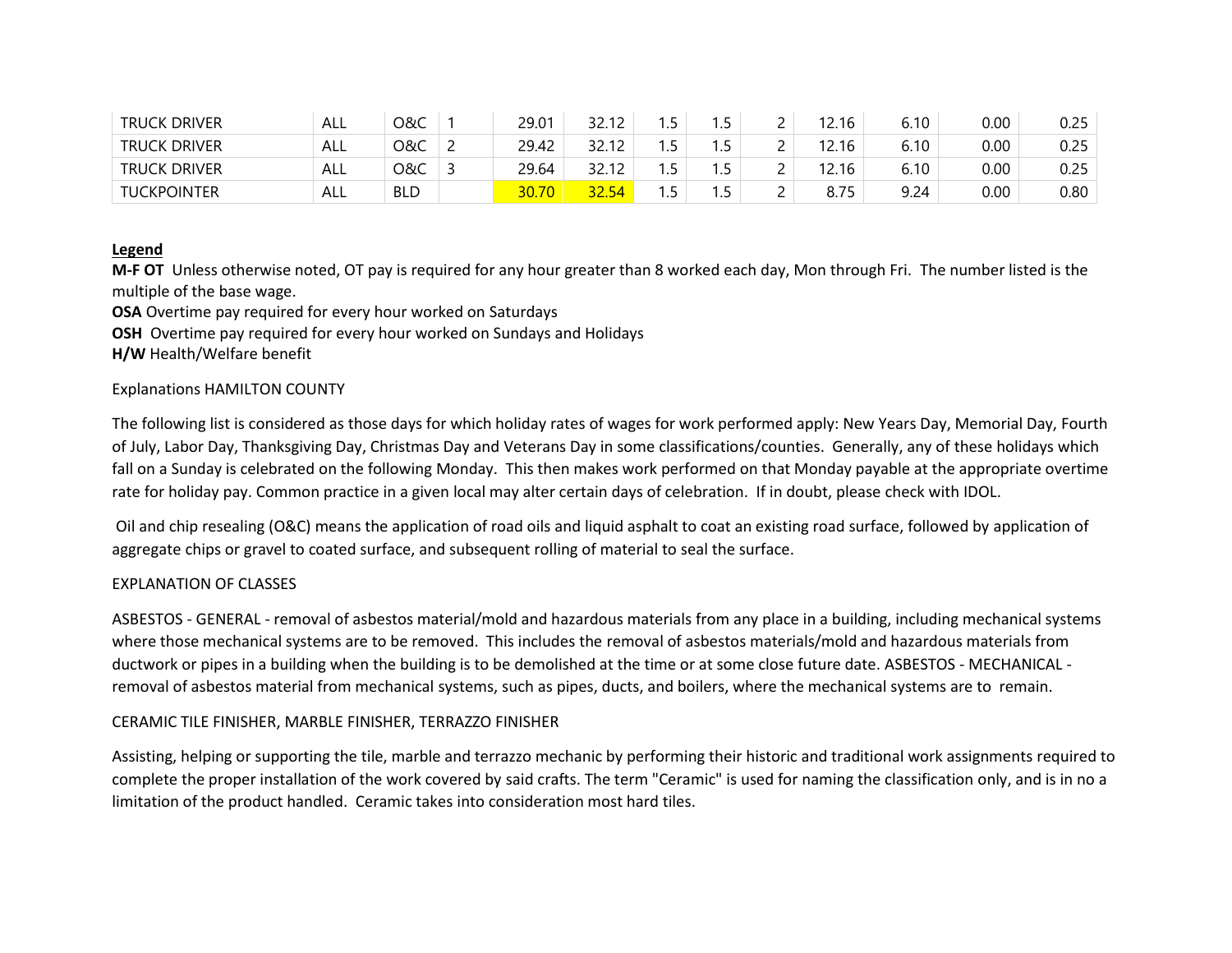#### LABORER - OIL AND CHIP RESEALING ONLY

Hook and unhook chip box from aggregate truck; distribute material within chip box; perform flagging work related to oil and chip resealing; hand spray oil fluids; handle traffic control, including setting-up and maintaining barricades, drums, cones, delineators, signs and other such items, as well as laying-out and applying or removing temporary roadway markings used to control traffic in job site related to oil and chip resealing; and perform clean- up related to oil and chip resealing.

#### ELECTRIC POWER LINEMAN

Construction, maintenance and dismantling of overhead and underground electric power lines, including high voltage pipe type cable work, and associated structures and equipment.

ELECTRIC POWER EQUIPMENT OPERATOR - CLASS 1

Operation of all crawler type equipment D-4 and larger from the ground to assist the Electric Power Linemen in performing their duties.

### ELECTRIC POWER EQUIPMENT OPERATORS - CLASS 2

Operation of all other equipment from the ground to assist the Electric Power Linemen in performing their duties.

### ELECTRIC POWER GROUNDMAN

Applies to workers who assist the Electric Power Lineman from the ground.

#### ELECTRONIC SYSTEMS TECHNICIAN

Installation, service and maintenance of low-voltage systems which utilizes the transmission and/or transference of voice, sound, vision, or digital for commercial, education, security and entertainment purposes for the following: TV monitoring and surveillance, background/foreground music, intercom and telephone interconnect, field programming, inventory control systems, microwave transmission, multi-media, multiplex, radio page, school, intercom and sound burglar alarms and low voltage master clock systems.

Excluded from this classification are energy management systems, life safety systems, supervisory controls and data acquisition systems not intrinsic with the above listed systems, fire alarm systems, nurse call systems and raceways exceeding fifteen feet in length.

TRUCK DRIVER - BUILDING, HEAVY AND HIGHWAY CONSTRUCTION Class 1. Drivers on 2 axle trucks hauling less than 9 ton. Air compressor and welding machines and brooms, including those pulled by separate units, truck driver helpers, warehouse employees, mechanic helpers, greasers and tiremen, pickup trucks when hauling materials, tools, or workers to and from and on-the-job site, and fork lifts up to 6,000 lb. capacity.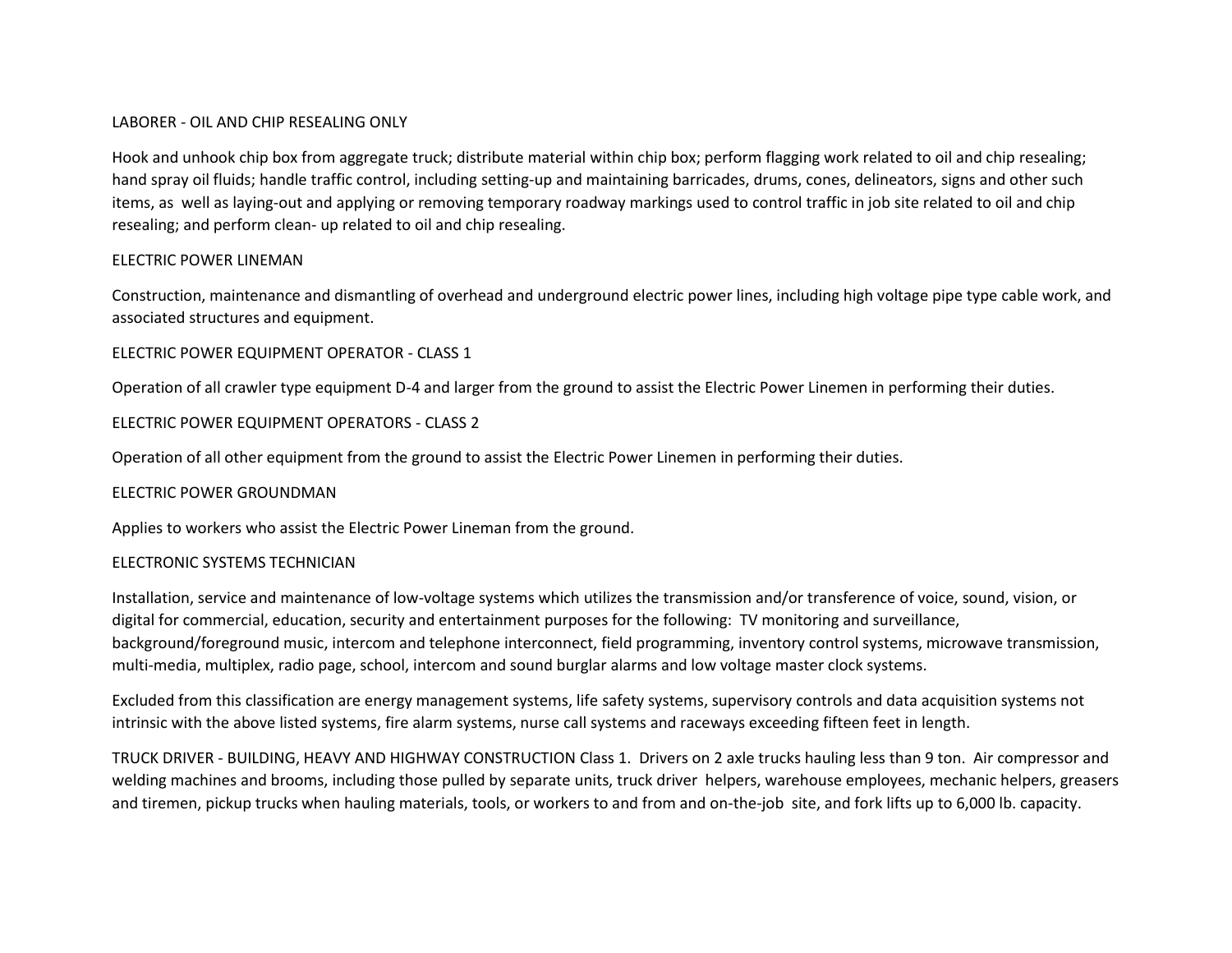Class 2. Two or three axle trucks hauling more than 9 ton but hauling less than 16 ton. A-frame winch trucks, hydrolift trucks, vactor trucks or similar equipment when used for transportation purposes. Fork lifts over 6,000 lb. capacity, winch trucks, four axle combination units, and ticket writers.

Class 3. Two, three or four axle trucks hauling 16 ton or more. Drivers on water pulls, articulated dump trucks, mechanics and working forepersons, and dispatchers. Five axle or more combination units.

Class 4. Low Boy and Oil Distributors.

Class 5. Drivers who require special protective clothing while employed on hazardous waste work.

TRUCK DRIVER - O & C (Oil and Chip Resealing ONLY)

It involves driving of contractor or subcontractor owned, leased, or hired pickup, dump, service, or oil distributor trucks. Includes transporting materials and equipment (including, but not limited to oils, aggregate supplies, parts, machinery and tools) to or from the job site; distributing oil or liquid asphalt and aggregate; stock piling material; and maintaining trucks at job site related to oil and chip resealing.

Class 1. Distributors, liquid asphalt hauling and hauling of asphalt rubber-tired rollers.

Class 2. Stockpiling.

Class 3. Tandem hauling to job site.

### OPERATING ENGINEERS - BUILDING, HEAVY AND HIGHWAY CONSTRUCTION

Class 1. APSCO or Equal Spreading Machine, Backhoe, Backfiller, Boom or Winch Cat, Bituminous Mixplane Machine, Blacksmith, Bituminous Surfacing Machine, Bull-Dozer, Crane, Shovel, Dragline, Truck Crane, Pile Driver, Concrete Breaker, Concrete or PumpCrete Pumps, Dinky or Standard Locomotives, Well or Caisson Drills, Elevating Grader, Fork Lifts, Flexplane, Gradeall, Hi-Lift Hoists, Guy-Derricks, Hysters, Mechanic Motor Patrol, Mixers-21 cu. ft. or over, Push Cats, Pulls and Scrapers, Two Well Point Pumps, Pulverizer or Tiller, PugMill, Rubber-Tired Farm Type Tractor with Bulldozer/Blade/Auger or hi-lift over 1/2 yd., Jersey Spreader, Tract-Air used with Drill or Hi-Lift, Trenching or Ditching Machines, Wood Chipper w/Tractor, Self-Propelled Roller w/Blade, Equipment Greaser, Self-Propelled Bump Grinder on Concrete pavement, Boat Operator, Skid-Loaders, Tuggers, Lazer Screed,and Self-Propelled Chip Spreader (when others run conveyors).

Class 2. Any type tractor pulling any type roller or disc, Two Air Compressors (220 cu. ft. capacity or over), Two AirTract Drills, Air-Track Drill w/Compressor, Automatic Bins or Scales w/Compressor or Generator, Pipeline Boring Machine, Bulk Cement Plant w/Separate Compressor, Power Operated Bull Float, Hydra-Lift w/Single Motor, Straw Mulcher Blower w/Spout, Self-Propelled Roller/Compactor, Back-End man on Bituminous Surfacing Machine, oiler on milling machine.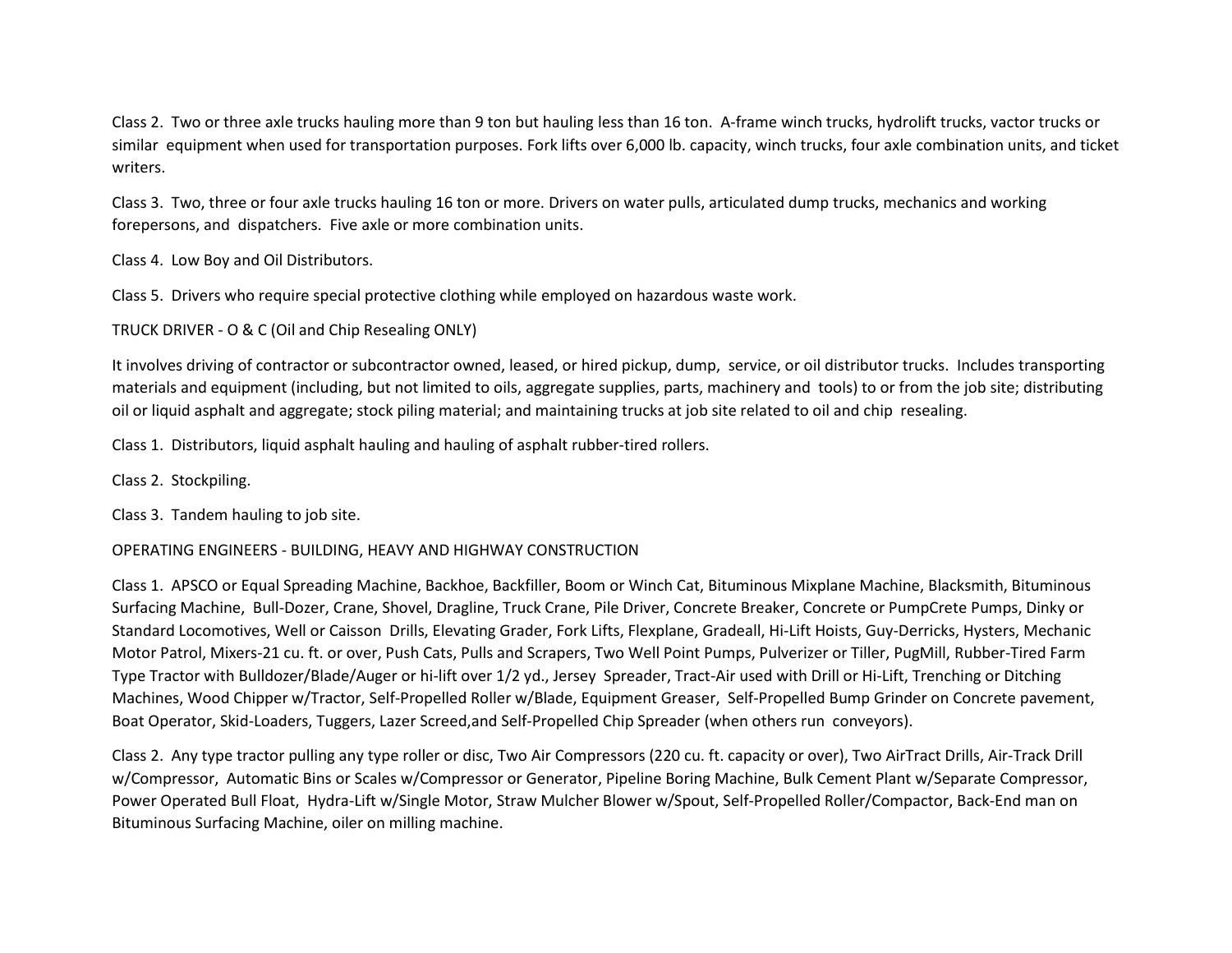Class 3. Air Compressor w/Valve driving piling, Boom or Winch Type Truck, Two Conveyors, Self-Propelled Concrete Saw, Form Grader, Truck Crane Oiler, Self-Propelled Vibrator, Rubber Tired Farm Type Tractor w/Blade/Bulldozer/Auger/hi-lift - 1/2 yd. or less, Elevator Operator, Man Lift (scissor lift) when lifting materials.

Class 4. Air-Track Drill (one), Belt Drag Machine, Power Broom, Mechanical Plasterer Applicator, Trac-Air, Air Compressor (220 cu. ft. or over) One, Air Compressor (under 220 cu. ft) four, Automatic Bin, Bulk Cement Plant w/Built-in Compressor running off same motor or electric motor, Fireman or Switchman, Self-Propelled Form Tamper, Light Plants (4), Welding Machines (4), Pumps (4), or Combination of four (4) Pumps, Light Plants, Welding Machines, Air-Compressors (under 220 cu. ft.), Mudjacks or Wood Chipper, Mixers - less than 21 cu. ft. Mortar Mixer w/Skip or Pump, Pipeline Tract Jack. One Operating Engineer may operate and maintain any combination of the following pieces of equipment, not to exceed four (4) which shall be within a reasonable distance, such combination may include any equipment in this classification: (Compressors, Light Plants, Generators, Welding Machines, Pumps or Conveyors), One Well- Point Pump, Two Motor Driven Heaters, One Air Compressor (under 220 cu. ft.), One Engine-Driven Conveyor, One Motor Driven Heater, One Light Plant, One Pump, One Welding Machine, One Ulmac or Equal Spreader, Oilers, and one Generator 10 kw or greater.

OPERATING ENGINEER - O & C (Oil and Chip Resealing ONLY). Includes the operation of all motorized heavy equipment used in oil and chip rsealing, including but not limited to operating self-propelled chip spreaders, and all types of rollers (both hard and rubber tired); and other duties pertaining to the operation or maintenance of heavy equipment relatd to oil and chip resealing.

Class 1. See Class 1 above for types of equipment operated.

Class 2. See Class 2 above for types of equipment operated.

Class 3. See Class 3 above for types of equipment operated.

Class 4. See Class 4 above for types of equipment operated.

OPERATING ENGINEER RIVER WORK 1 - operate the following machines when working on River Work and Levee Work on the Mississippi and Ohio Rivers, Lakes and Tributaries: Crane, Shovel, Drageline, Scrapers, Dredge, Derrick, Pile-Driver, Push Boat, all power boat operators, Mechanic, Engineman on Dredge, Leverman on Dredge, All Bituminous Spreader machines, Backhoe, Backfiller, Boom, or Winch Cat, Bituminous Mixplane Machine, Blacksmith, Bituminous Surfacing Machine, Bulldozer, Truck Cranes, Hydraulic Truck Mounted Boom/Crane, Concrete Finishing Machine, or Spreader Machine, Concrete Breaker, Concrete or Pumpcrete Machines, Concrete Plant Operator, All Off Road Material Hauling Equipment, Dinky or Standard Locomotives, Well Drill, Elevating Grader, Fork-Lifts, Flexplane, Gradeall, Hi-Lift, Power Handblade Tugger type Hoist, Hoist Two Drum (or over one), Guyderrick, Hyster, Motor Patrol, Mixers - 21 Cu. Ft. or over, Push Cat, Pulls, & Scrapers, Pumps-Two Well Points, Equipment Greaser, P & H Pulverizer or Pulverizer equal to Pugmill, Pugmill, Rubber-Tired farm type tractor